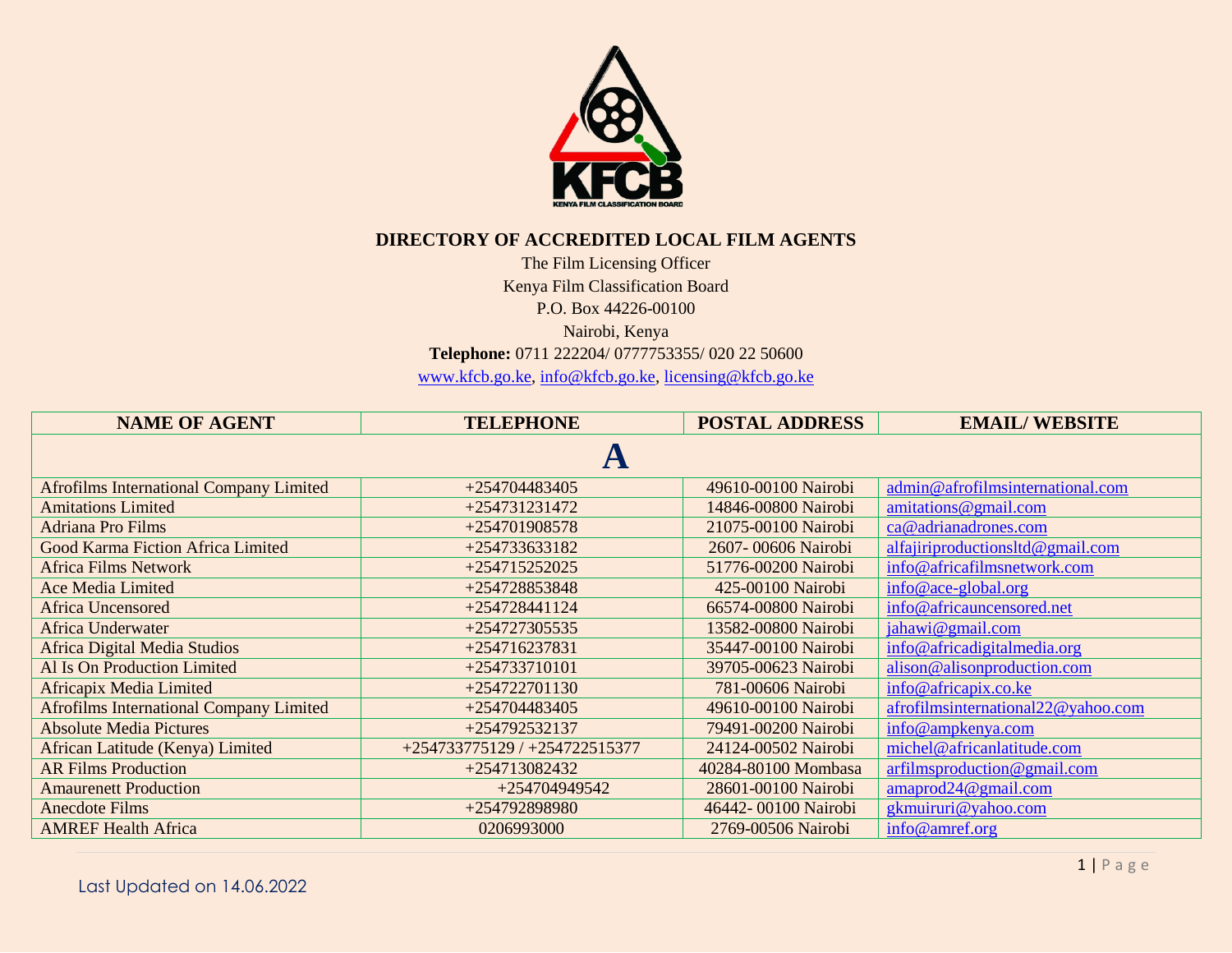| <b>Artful Eyes Productions Limited</b>   | +254721336205                 | 2390-00606 Nairobi    | artfuleyesproductions@gmail.com |  |
|------------------------------------------|-------------------------------|-----------------------|---------------------------------|--|
| <b>Adam Azar Limited</b>                 | +254712098638                 | 9284-00300 Nairobi    | info@mode369.co.ke              |  |
| <b>Afrospace Limited</b>                 | 254202213246                  | 61202-00200 Nairobi   | afrospace@africaonline.co.ke    |  |
|                                          |                               |                       |                                 |  |
|                                          | ${\bf B}$                     |                       |                                 |  |
| <b>Black Magic Films Limited</b>         | +254710600962                 | 7858-00200 Nairobi    | info@blackmagic.co.ke           |  |
| <b>Blackwell Films</b>                   | +254726924537                 | 34821-00100 Nairobi   | shirleenkiura@gmail.com         |  |
| <b>Baruu Collective</b>                  | +254732958885                 | 56293-00200 Nairobi   | mumoliku@gmail.com              |  |
| <b>Bright Spark Media Ltd</b>            | $+254710700711$               | 78299-00507 Nairobi   | consult@brightspark.co.ke       |  |
| <b>Big Tool Studios Co. Limited</b>      | +254728604636                 | 1833 Kericho          | collins@bigtoolstudios.com      |  |
| <b>Blink Productions Limited</b>         | +254789864003                 | 51170-00100 Nairobi   | www.blinkproductions.co.ke      |  |
| <b>Boxraft Limited</b>                   | +254715994902                 | 55476-00200 Nairobi   | robert@kenyans.co.ke            |  |
| <b>Bep Company Limited</b>               | +254713600533                 | 27977-00100 Nairobi   | lilian.maina@blakeyep.com       |  |
| <b>Badbeats Creations</b>                | +25702818729                  | 13112-00400 Nairobi   | badbeatscreations@gmail.com     |  |
| <b>Blue Sky Films EPZ Limited</b>        | +254722205808                 | 25711-00603 Nairobi   | info@blueskyafrica.com          |  |
| <b>Backdrop Limited</b>                  | +254713847328                 | 47655-00100 Nairobi   | sam@backdropagency.com          |  |
| <b>Black Rhino Virtual Reality Ltd</b>   | +254721373201                 | 1125 - 00606 Nairobi  | blackrhino@gmail.com            |  |
|                                          |                               |                       |                                 |  |
|                                          | C                             |                       |                                 |  |
| Camerapix Limited                        | +254725156675                 | 45045-00100 Nairobi   | info@camerapix.tv               |  |
| <b>Cultural Video Production Limited</b> | +254718085083                 | 27647-00100 Nairobi   | info@culturalvideo.org          |  |
| <b>Core Production Kenya Limited</b>     | +254722722961                 |                       | maria@coreproductions.co.ke     |  |
| Concepts Brands & Ideas Company Ltd      | +254728295766                 | 23321-00625 Nairobi   | concepts.brands@gmail.com       |  |
| Cafe Luna Films Ltd                      | +254700196164/+254721987203   | 34599-00100 Nairobi   | cafelunafilms@gmail.com         |  |
| <b>Cee Davy Communications Limited</b>   | +254710202694                 | 2301-00100 Nairobi    | ceedavy@outlook.com             |  |
| <b>Cedar Communications Limited</b>      | +254722879607                 | 1360-00600 Nairobi    | info@cedarcomms.com             |  |
| <b>Clean Slate Production Limited</b>    | +254722775812                 | 75197-00200 Nairobi   | info@cleanslateproduction.com   |  |
| <b>Crimson Communications Limited</b>    | +254722458011 / +254720770170 | 3261-00100 Nairobi    | james@mycrimson.com             |  |
| <b>China Central Television Africa</b>   | +254719059000                 | 76095-00508 Nairobi   | admin@cctvafrica.co.ke          |  |
| <b>Creative Plus Limited</b>             | +254722348601                 | 60474-00200 Nairobi   | emurithi@creativeplus.co.ke     |  |
| <b>Creative Concepts</b>                 | +254721718518                 | 7917-00300 Nairobi    | shomba@creativeconcepts.co.ke   |  |
| <b>Cinematic Solutions Limited</b>       | 0202722217                    | 48452-00100 Nairobi   | office@cinematic-kenya.com      |  |
| <b>Cine Gear Limited</b>                 | $+254700201284$               | 18945-00100 Nairobi   | dan@ahoyfilms.co.za             |  |
| <b>Content House Education Trust</b>     | +254704949542/+254729732626   | 7567-00100 Nairobi    | contenthouse@gmail.com          |  |
| <b>CineArts Africa</b>                   | +254740347780                 | 54022 - 00200 Nairobi | info@cineartsafrica.co.ke       |  |
|                                          |                               |                       |                                 |  |
| $\mathbf D$                              |                               |                       |                                 |  |
| <b>DIT Films TV Limited</b>              | +254728084662                 | 23161-00100 Nairobi   | ditfilms@gmail.com              |  |
| <b>Dhamira Films Limited</b>             | +254722886172                 | 22760-00505 Nairobi   | dhamirafilms@gmail.com          |  |
|                                          |                               |                       |                                 |  |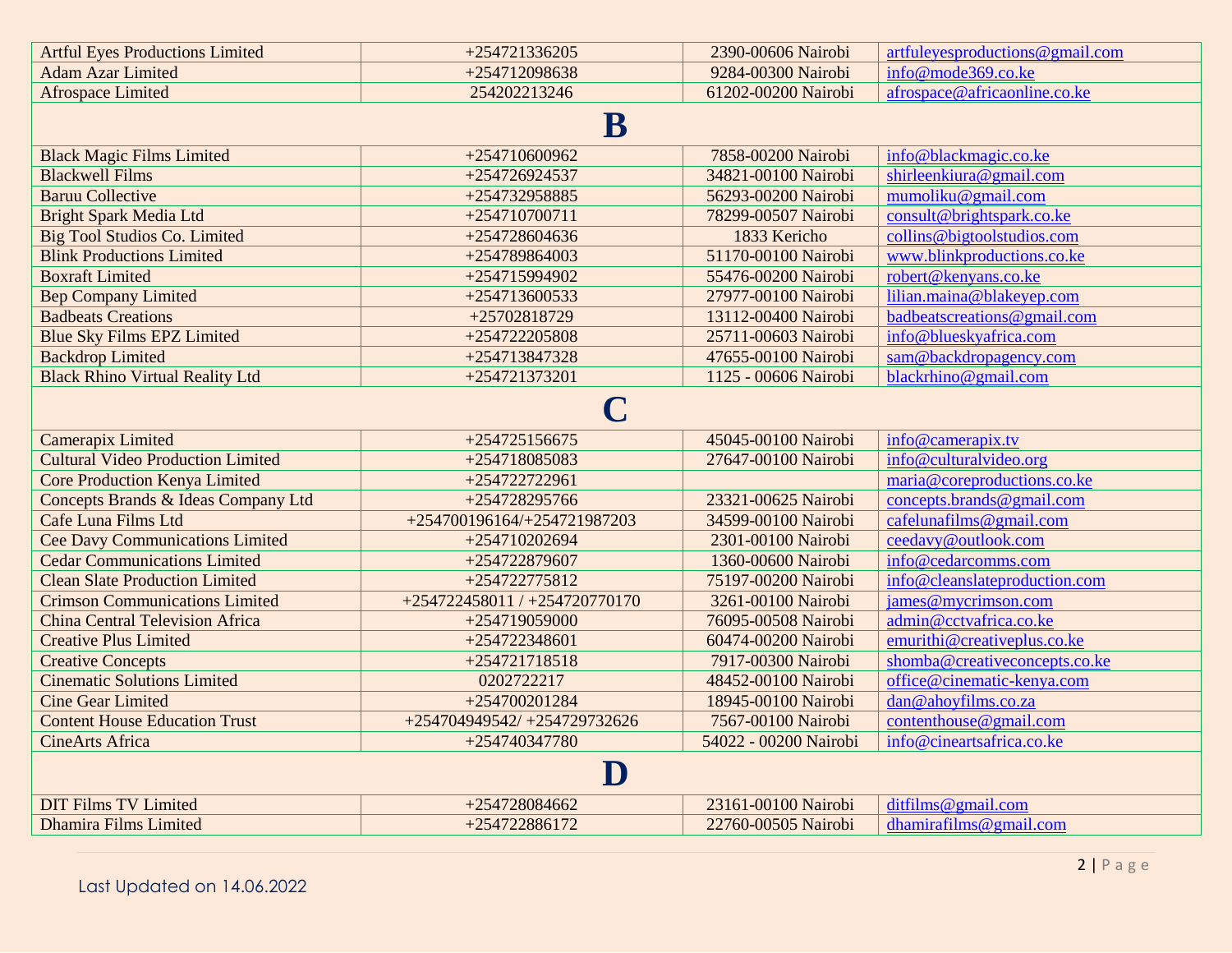| <b>Drone Space Limited</b>                | +254713028115                | 66297-00800 Nairobi   | tak.mwangi@gmail.com               |  |
|-------------------------------------------|------------------------------|-----------------------|------------------------------------|--|
| <b>Digital Factory Limited</b>            | +254733907732                | 12062-00400 Nairobi   | query@digitalfactory.com           |  |
| Drama Deluxe                              | +254732905548                | 30315-00100 Nairobi   | ciru@thedramadeluxe.com            |  |
| Double Pearl Ltd                          | +254 720863566/0724063094    | 34488-80118 Mombasa   | typroductios@talantakenya.co.ke    |  |
| Diaspora Media Limited                    | $+254713465510$              | 63170-00619 Nairobi   | dnkaranja@diasporamedia.co.ke      |  |
| <b>Dreamcatcher Productions Limited</b>   | 0202087082                   | 315-00606 Nairobi     | accounts@dreamcatcher.co.ke        |  |
| <b>Digitone Agency Limited</b>            | $+254702441515$              | 21951-00100 Nairobi   | digitione.ag@gmail.com             |  |
|                                           | ${\bf E}$                    |                       |                                    |  |
| <b>Epic Motions Limited</b>               | +254721854614/ +254720820726 | 60960-00200 Nairobi   | epicmotions.kenya@gmail.com        |  |
| <b>Eastman Empire Limited</b>             | +254702127127/ +254722145366 | 14233-00800 Nairobi   | eastmanempire@gmail.com            |  |
| <b>EC Videos Limited</b>                  | +254739122426                | 246-00200 Nairobi     | ecorpvideos@gmail.com              |  |
| <b>Elephant Garden Camp Limited</b>       | +254728392219                | 338-00209 Loitoktok   | info@elephantgardensafaris.com     |  |
| <b>Eldoret Film Festival Limited</b>      | +254721485349                | 10384-30100 Eldoret   | eldoretfilmfestivals@gmail.com     |  |
| <b>East African Documentary Film Fund</b> | 0202351020                   | 14808-00800 Nairobi   | info@mydocubox.com                 |  |
| <b>EMC Concepts Limited</b>               | +254729112238                | 35322-00200 Nairobi   | emcconcepts@outlook.com            |  |
| Eye Design Ltd                            | +254724499215                | 15151 - 00509 Nairobi | film@eyedesign.co.ke               |  |
|                                           | ${\bf F}$                    |                       |                                    |  |
| <b>Fat Rain Films Limited</b>             | +254731777355                | 27977-00100 Nairobi   | financefatrain@gmail.com           |  |
| <b>Frontier Films Limited</b>             | +254721383388                | 21830-00100 Nairobi   | info@frontierfilmskenya.com        |  |
| <b>Fourteen West Production Limited</b>   | +254722736516                | 13117-00100 Nairobi   | 14westproductionslimited@gmail.com |  |
| <b>Frepek Communication Limited</b>       | $+254722611505$              | 242-00200 Nairobi     | info@freeafricamedia.com           |  |
| Filmlab Kenya Limited                     | +254721229128/+254731011092  | 15690-00503 Nairobi   | filmlabke@gmail.com                |  |
| <b>Foxton Media Limited</b>               | +254768638803                | 32101-00600 Nairobi   | info@foxtonmedia.co.ke             |  |
| <b>Frinant Pictures</b>                   | +254723333214                | 104937-00100 Nairobi  | info@frinantpictures.co.ke         |  |
| <b>Freestyle Media and Events</b>         | +254728826201                | 57118-00200 Nairobi   | info@freestyle.co.ke.              |  |
| Film Crew In Africa Limited               | 0202395330                   | 51170-00100 Nairobi   | info@filmcrewinafrica.com          |  |
| <b>Filmiq Limited</b>                     | +254720397780                | 9274-00100 Nairobi    | filmiqlimited@gmail.com            |  |
| <b>Fluid Films Limited</b>                | +254723258874                | 33424-00200 Nairobi   | agi.barasa@gmail.com               |  |
| <b>Fingerprint Films Africa Limited</b>   | +254722663493                | 71620-00200 Nairobi   | james@fingerprintfilms.tv          |  |
| 2.4 Films Limited                         | +254731587030                | 43050-00100 Nairobi   | twopointfourfilms@gmail.com        |  |
| <b>Flave Media Group Limited</b>          | +254712759797                | 59049-00200 Nairobi   | flavian.ke@flavemediagroup.com     |  |
| <b>Favier Productions Ltd</b>             | +254774401770                | 5535-00200 Nairobi    | info@favierproductions.com         |  |
| Finix Media                               | +254702255985                | 56-00200 Nairobi      | finitfilms@gmail.com               |  |
| <b>Faimus Productions</b>                 | $+254713166171$              | 1471-90100 Machakos   | faith.musembi@gmail.com            |  |
| <b>Franklin and Martin LLP</b>            | +254704291219                | 197 - 20115 Egerton   | franklinmartinmusic@gmail.com      |  |
| <b>Freenation Films Limited</b>           | +254 722498922/0733743571    | 982-80100 Mombasa     | troypics $57@$ vahoo.com           |  |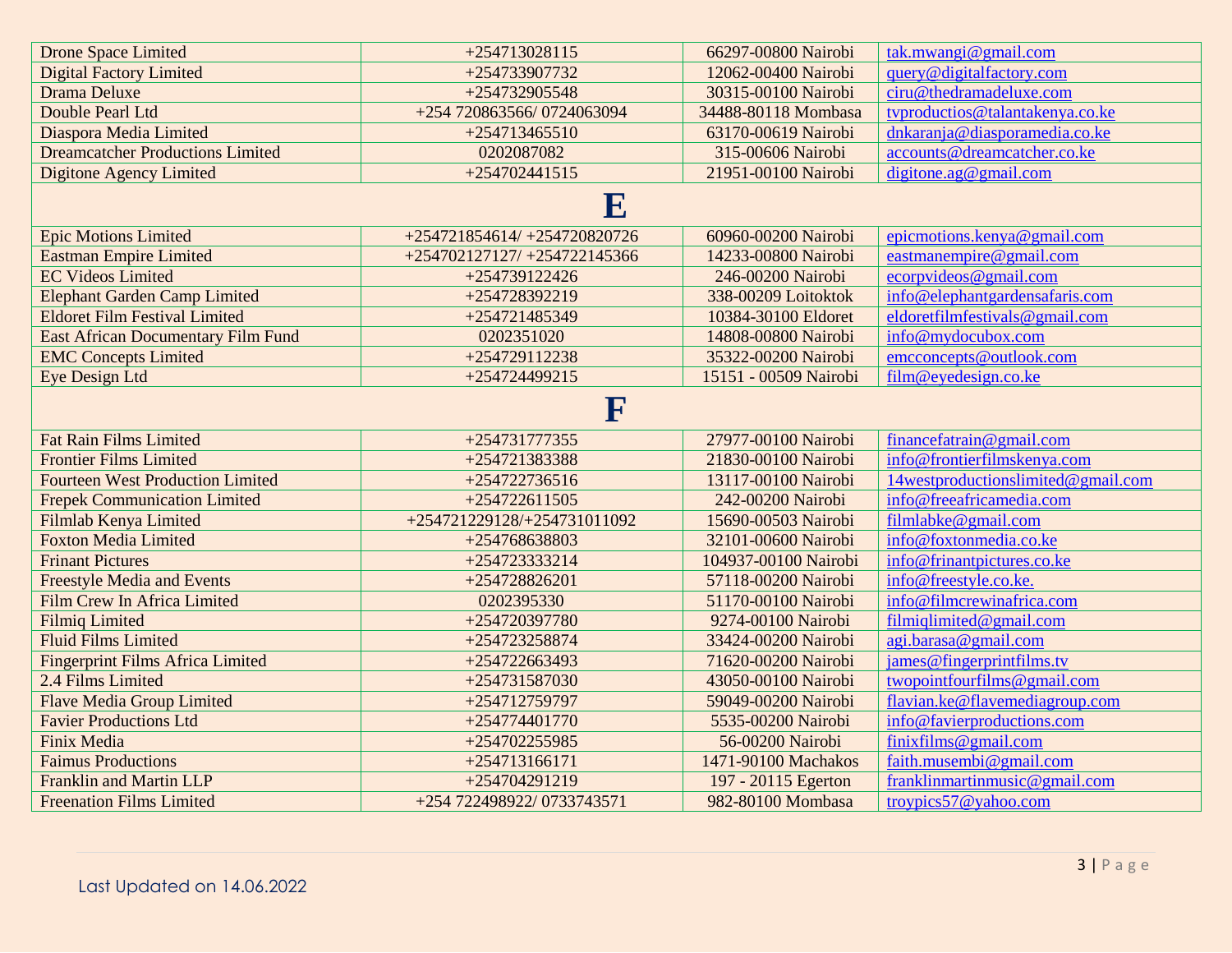| G                                           |                             |                      |                                      |  |
|---------------------------------------------|-----------------------------|----------------------|--------------------------------------|--|
| Good Karma Fiction Africa Limited           | $+254708002^{\circ}288$     | 47021-00100 Nairobi  | ravikarrna@aol.com                   |  |
| Ginger Ink Films (EPZ) Limited              | +254723898689               | 39165-00623 Nairobi  | info@gingerink.tv                    |  |
|                                             |                             |                      | www.gingerink.tv                     |  |
| <b>Giadge Holdings Limited</b>              | +254791808055               |                      | info@giwamedia.com                   |  |
| <b>Greatsum Adverts Limited</b>             | +254112570949               | 69714-00400 Nairobi  | greatsumadvertslimited@gmail.com     |  |
| <b>Giraffe Africa Production Limited</b>    | $+25470410015$              | 6566-00200 Nairobi   | info@shotbygiraffe.com               |  |
| <b>Greengate International Limited</b>      | $+254716116936$             | 22293-00100 Nairobi  | osodo.iha@gmail.com                  |  |
|                                             | $\bf H$                     |                      |                                      |  |
| <b>Habash Films Production Limited</b>      | +254726878616               | 81237-80100 Mombasa  | habashfilmsltd@gmail.com             |  |
| H.I.S Kenya Limited                         | 0202587014                  | 79818-00200 Nairobi  | info.nbo@his-world.com               |  |
|                                             |                             |                      |                                      |  |
| <b>Insignia Productions</b>                 | +254706186101               | 46721-00100 Nairobi  | gkahaki@insigniaproduction.global    |  |
| <b>Invogue Kenya Limited</b>                | +254729776263               | 21896-00100 Nairobi  | nina.bola@invogue.co.ke              |  |
| I Gabantu Studios Limited                   | +254718111054               | 42769-00100 Nairobi  | faith@igabantustudios.com            |  |
| <b>InCA Africa Ltd</b>                      | +254728938748               | 889 - 00606 Nairobi  | richard-vaughan@incanairobi.co.ke    |  |
|                                             | $\cdot$                     |                      |                                      |  |
| <b>Jack and Shoko Company Limited</b>       | 2216857 / +254722987820     | 7796-00300 Nairobi   | ndeto-mwangangi@yahoo.com            |  |
| Jabali Film Limited                         | +254789981000               | 2153-00621 Nairobi   | nina.ruiz@icloud.com                 |  |
| <b>Jasena Productions</b>                   | $+254725214576$             | 47282-50135 Nairobi  | jasenaproduction@gmail.com           |  |
| <b>Jambowood Film Producers Association</b> | +254722640032/+254725070233 | 57958-00200 Nairobi  | jambowoodsecretary@gmail.com         |  |
| $\mathbf K$                                 |                             |                      |                                      |  |
| Kibanda Pictures Limited                    | +254714204676               | 31857-00600 Nairobi  | home@kibandapictures.co.ke           |  |
| Kadi Media Limited                          | +254725015023               | 37493-00100 Nairobi  | info@kadimedialimited.com            |  |
| <b>Kikwetu Productions Limited</b>          | +254718176995               | 35396-00200 Nairobi  | kikwetuproductionskenya@gmail.com    |  |
| Kingsmollywood Talent Center                | +254727424456               | 1310-50200 Webuye    | kingsmollywoodtalentcenter@gmail.com |  |
| Kijizi Limited                              | +254720322694               | 48306-00100 Nairobi  | kijiziltd@gmail.com                  |  |
| Kenya Fixers Agency Limited                 | 0208078646                  | 11972-00100 Nairobi  | info@kenyafixers.com                 |  |
| <b>Kenty Limited</b>                        | +254721858453               | 20282-00100 Nairobi  | kimaitama@gmail.com                  |  |
| <b>Kawaka Productions</b>                   | +254 722838361              | 16651 -80100 Mombasa | atirarieya@gmail.com                 |  |
| <b>Keyombe Models</b>                       | +254710442872               | 11 - 90105 Machakos  | keyombemodels@gmail.com              |  |
|                                             |                             |                      |                                      |  |
| <b>Lions Cub Studio</b>                     | +254705236496               | 53172-00200 Nairobi  | daniel@lionscubanimation.com         |  |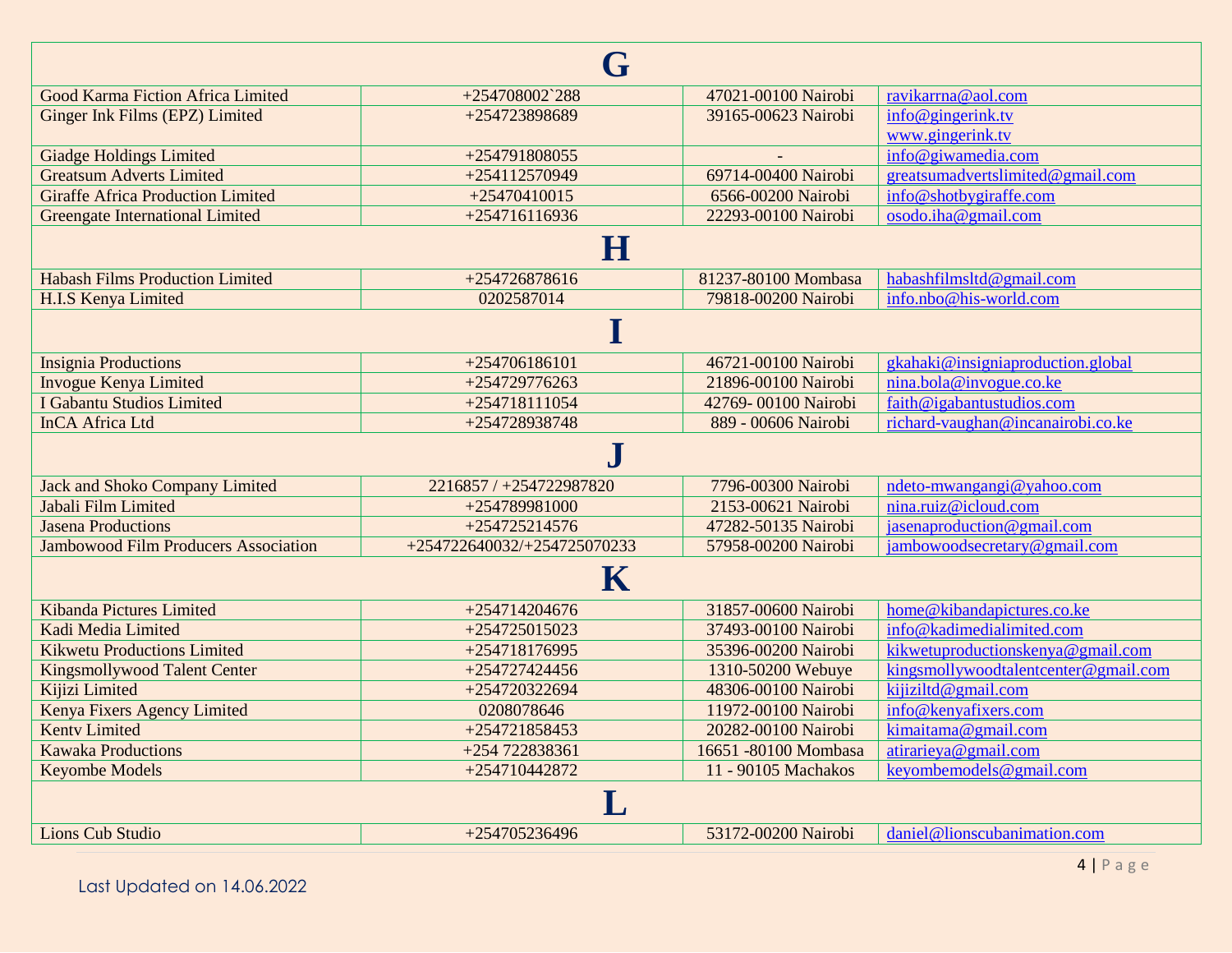| <b>Lifedream Production Limited</b>               | +254720725101                 | 34018-80118 Mombasa   | info@lifedreamproduction.com       |
|---------------------------------------------------|-------------------------------|-----------------------|------------------------------------|
| <b>Legacy Arts and Film Lab</b>                   | +25472246990                  | 9525-00100 Nairobi    | legacyartsfilmlab@gmail.com        |
| <b>Lightbox Limited</b>                           | 0202692610                    | 10283-00100 Nairobi   | hello@lightbox.co.ke               |
| Live Eye Limited                                  | +254700869604                 | 260-00623 Nairobi     | auka@live-eye.tv                   |
| Level Five Group                                  | +254723508603                 | 21839-00505 Nairobi   | kevin@levelfiveproduction.com      |
|                                                   | $\bf M$                       |                       |                                    |
| <b>Maniago Safaris Limited</b>                    | +254734600673                 | 43401-00100 Nairobi   | info@maniagosafaris.com            |
| <b>Media Headquarters Limited</b>                 | +254738709443                 | 24630-00502 Nairobi   | alexander@mediahq.tv               |
| <b>Mia Foster Productions Limited</b>             | +254707517426                 | 116-00517 Nairobi     | miafoster@gmail.com                |
| <b>MO</b> Production Limited                      | +254722274505                 | 14647-00800 Nairobi   | buchucha@gmail.com                 |
| <b>Matshepo Moving Picture Company</b>            | +254788870281                 | 13931-00800 Nairobi   | matshepoproductions@gmail.com      |
| <b>Medallion Productions Limited</b>              | +254722875559                 | 48254-00100 Nairobi   | medallionproductions@gmail.com     |
| <b>Moon Beam Productions Limited</b>              | +254727141320                 | 33363-00600 Nairobi   | lucy@moonbeam.co.ke                |
| <b>Mtoto Newz International Ltd</b>               | +254789654994                 | 7204-20100 Nakuru     | mtotonews2017@gmail.com            |
| <b>Mollywood Media Solutions</b>                  | +254702878679                 | 291-50204 Kimilili    | mollywoodgroup@gmail.com           |
| <b>Multan Production Limited</b>                  | +254777111221 / +254777111722 | 21732-00100 Nairobi   | info@multan.co.ke                  |
| <b>Melvin Productions Limited</b>                 | +254717616179 / +254792519710 | 46235-00100 Nairobi   | melvinproductionsLimited@gmail.com |
| <b>MGM Studios Limited</b>                        | 0202148901 / +254717381471    | 103508-00100 Nairobi  | info@mgmstudios.co.ke              |
| <b>Mojo Productions Limited</b>                   | +254714777055                 | 19417-00200 Nairobi   | moiproduction @ gmail.com          |
| <b>MushkingFX Productions</b>                     | +254712503328                 | 5222-00506 Nairobi    | king@mushkingfx.com                |
| <b>Manor Media Limited</b>                        | +254733803547                 | 2105-00502 Nairobi    | sora.green@mediamadeinafrica.com   |
| Maramoja Productions Intl. Ltd                    | +254 708668724                | 95884 -80106 Mombasa  | sales@maramojaproductions.com      |
|                                                   |                               |                       | info@maramoja.studio               |
|                                                   |                               |                       | www.maramoja.studio                |
| Maudhui House Limited                             | +254702622453                 | 60439-00100 Nairobi   | maudhuihouseltd@gmail.com          |
| Musonii Music Limited                             | +254708748003                 | 627-00515 Nairobi     | musoniimusichd@gmail.com           |
| Michezo Afrika Limited                            | +254721710397                 | 18895-00100 Nairobi   | $d$ machio@gmail.com               |
| <b>Meja Productions Limited</b>                   | +254710744565                 | 74134 - 00200 Nairobi | meja@mejamwangi.com                |
| Mici Media Limited                                | +254717567823                 | 5247 - 80200 Malindi  | micimedialtd@gmail.com             |
| N                                                 |                               |                       |                                    |
| <b>Natural History Productions Africa Limited</b> | +254717305750                 | 1190-00217 Limuru     | nhpalimited@gmail.com              |
| <b>Nickel Marketing Limited</b>                   | +254722594395                 | 1027-00200 Nairobi    | ella.wafula@gmail.com              |
| <b>Ngipalon Investment</b>                        | +254790588338                 | 73247-00200, Nairobi  | ngipalon1@gmail.com                |
| <b>Nusunusu Productions Limited</b>               | +254705460754 / +254733442700 | 21393-00505 Nairobi   | info@nusunusu.com                  |
| Ng'endo Studios Limited                           | +254703913927                 | 993 Nairobi           | ng'endo@ngendo.com                 |
| <b>Admedia Communications Ltd</b>                 | +254721902674/ +254725157585  | 391 - 0517 Nairobi    | info@admedia.co.ke                 |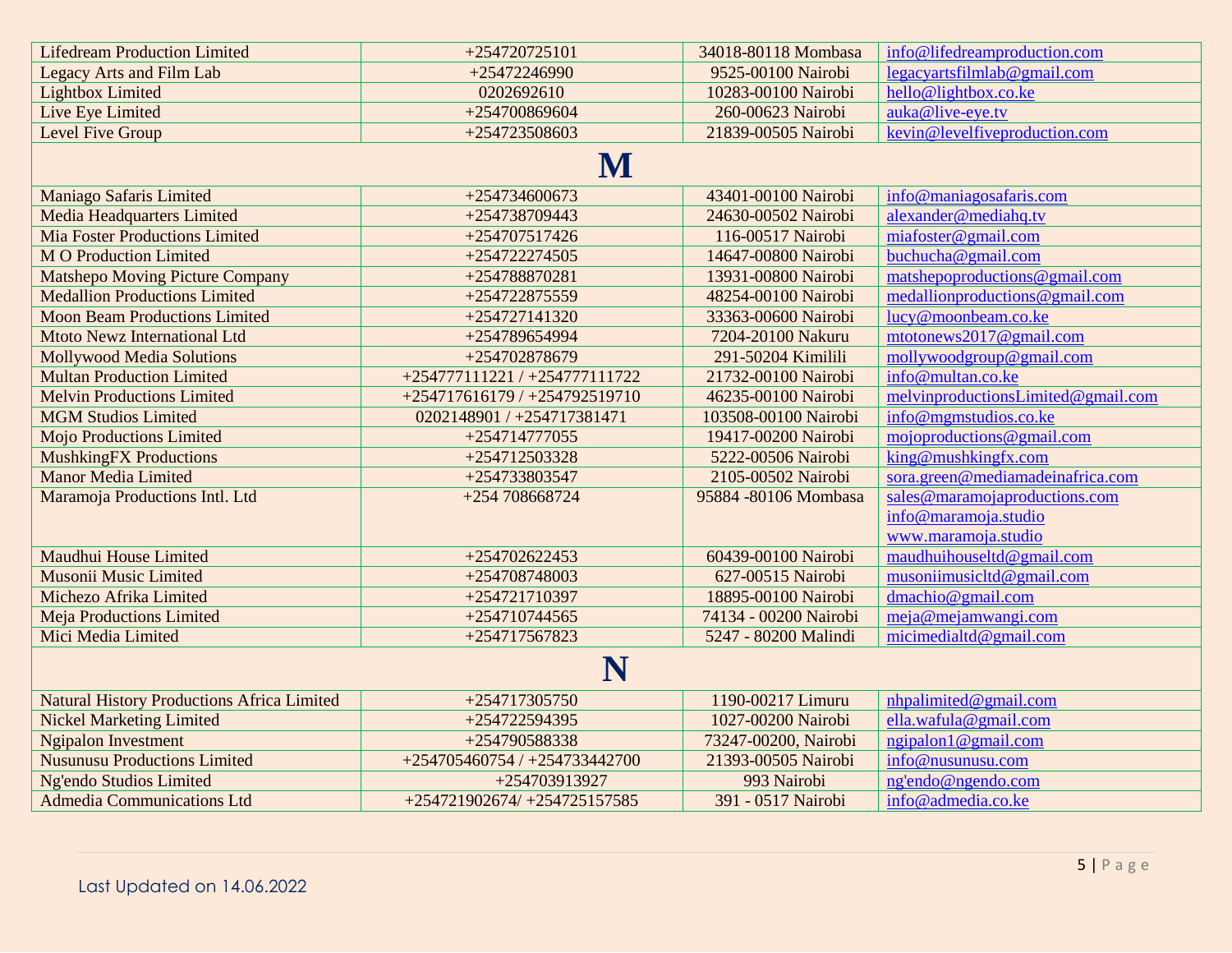| $\Box$                                   |                               |                       |                                  |  |
|------------------------------------------|-------------------------------|-----------------------|----------------------------------|--|
| <b>One Boy Productions</b>               | +254722652358                 | 30585-00100 Nairobi   | wambui@oneboyproductions.com     |  |
| <b>Onfon Media</b>                       | +254724457435                 | 69825-00400 Nairobi   | info@onfonmedia.com              |  |
| Oxygene Marketing and Communication Ltd  | $+254798204476$               | 34632-00100 Nairobi   | hello@oxygene.co.ke              |  |
| <b>Oracle Productions Ltd</b>            | +254733442700                 | 102665-00101 Nairobi  | eddahkiruhi@gmail.com            |  |
| <b>One Film Pictures Limited</b>         | +254700391232                 | 90-00218 Ngecha       | onefilmpictures@gmail.com        |  |
| <b>On Safari Productions Limited</b>     | +254722324176                 | 63689-00619 Nairobi   | onsafariafrica@gmail.com         |  |
| <b>Odelia</b> Limited                    | +254722984317                 | 541-00202 Nairobi     | noni.gatere@live.com             |  |
| <b>Oneness Media Limited</b>             | +254727721862                 |                       | newtonorere@onenessmedia.co.ke   |  |
| <b>Outbox Ventures Limited</b>           | $+254720707450$               | 74041 - 00200 Nairobi | jmozproductionz@gmail.com        |  |
| P                                        |                               |                       |                                  |  |
| <b>Protel Studios Limited</b>            | 0204440055 / +254733444555    | 34299-00100 Nairobi   | info@protelstudios.tv            |  |
| <b>Plutocrat Ventures Limited</b>        | +254722710970                 | 15671-00400 Nairobi   | info@plutocratadventures.com     |  |
| <b>Pixcells Motion Pictures</b>          | +254758220038                 | 60042-00200 Nairobi   | pixcellsmotionpictures@gmail.com |  |
| <b>Pineapple Productions</b>             | +254724322230                 | 19907-00100 Nairobi   | elayneokaya@gmail.com            |  |
| <b>Parallel Media Limited</b>            | +254722249659/ +254722778167  | 64735-00620 Nairobi   | davidmutugi@yahoo.com            |  |
| <b>Pilgrimage Company Limited</b>        | +254711289249                 | 64-00517 Nairobi      | pilgrimagelimited@gmail.com      |  |
| <b>Primary Picture Limited</b>           | +254713675900                 | 54543-00200 Nairobi   | finance@primarypictures.co.ke    |  |
| <b>Phil-It Productions Limited</b>       | +254786600730 / +254708783748 | 2965-00100 Nairobi    | bobb@philitproductions.tv        |  |
| Prokraft Africa                          | +254721903390                 | 3690-00100 Nairobi    | info@prokraft.co.ke              |  |
| <b>Playback Limited</b>                  | +254733543107                 | 11841-00400 Nairobi   | miakenmutahi@yahoo.com           |  |
| <b>Propel Visions Ltd</b>                | +254733614539                 | 79013-00400 Nairobi   | mehul@propelvisions.com          |  |
|                                          | Q                             |                       |                                  |  |
| Quite Bright Films Lifestyle EPZ Limited | +254724724779                 | Athi River            | anita@qbfilms.com                |  |
| <b>Quite Bright Films Limited</b>        | 0202573733                    | 1302-006006 Nairobi   | info@qbf.co.ke                   |  |
| ${\bf R}$                                |                               |                       |                                  |  |
| <b>Redearth Fixers Limited</b>           | +254713757105                 | 24556-00502 Nairobi   | charlottedolier@gmail.com        |  |
|                                          |                               |                       | info@redearthfixers.com          |  |
| <b>Ron TV International Limited</b>      | +254720406015                 | 62993-00100 Nairobi   | rontvinternational@gmail.com     |  |
| Red Giant Media Agency Limited           | +254723258874                 | 33424-00600 Nairobi   | agi.barasa@gmail.com             |  |
| <b>Riyo Films</b>                        | +254700119251                 | 1052-00606 Nairobi    | info@riyofilms.com               |  |
| <b>Rayzorcut Limited</b>                 | +254722576084                 | 34481-00100 Nairobi   | accounts@rayzorcut.com           |  |
| Rambu Media Limited                      | +254720396325                 | 41644-80100 Mombasa   | rambumedia670@gmail.com          |  |
| <b>Roll And Take Production Limited</b>  | +25424813288                  | 40685-00100 Nairobi   | info@rollandtake.com             |  |
| <b>Rocque Pictures Limited</b>           | +254721463718                 | 856-00606 Nairobi     | contact@rocquepictures.net       |  |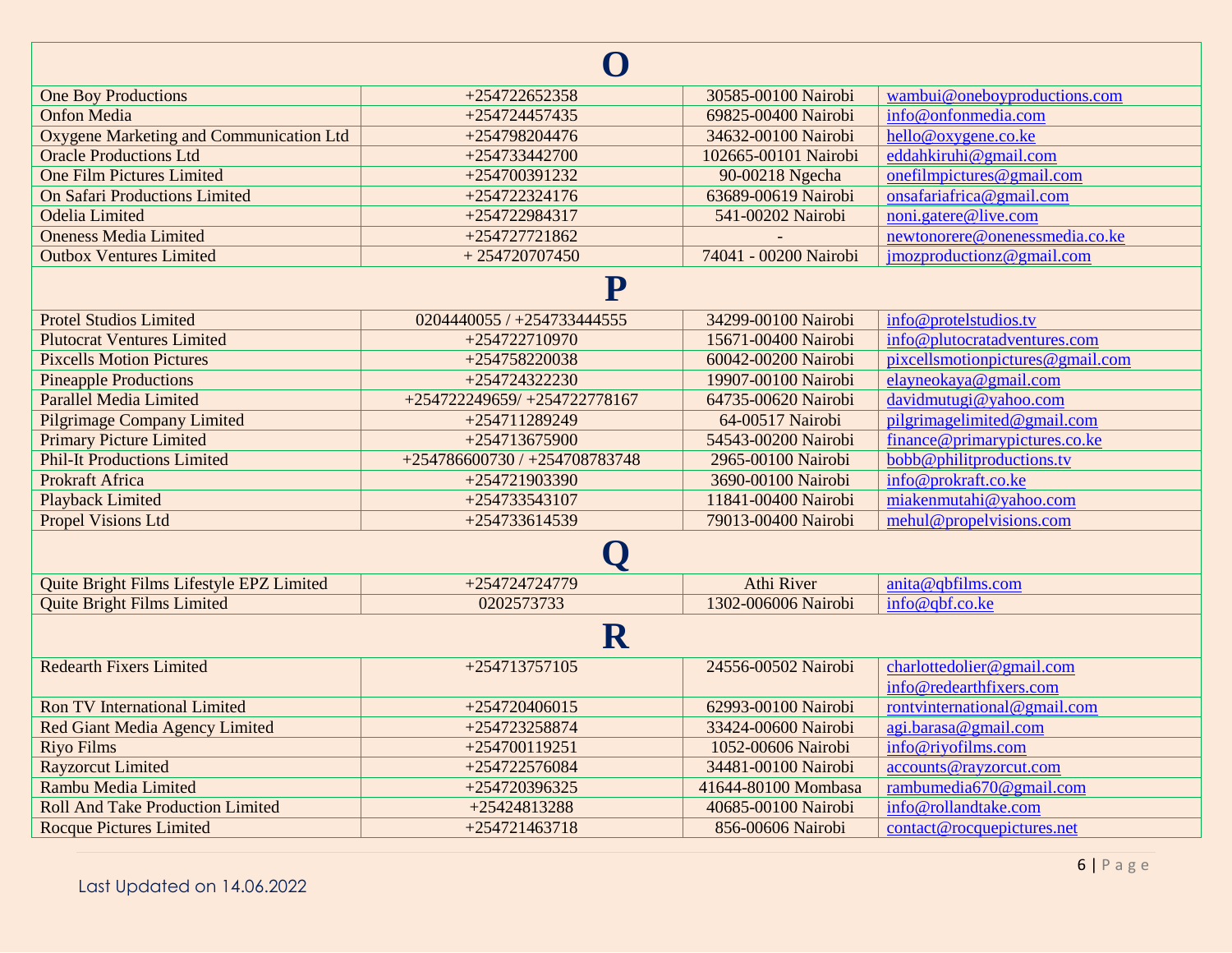| S                                          |                               |                       |                                                    |
|--------------------------------------------|-------------------------------|-----------------------|----------------------------------------------------|
| Studio M & A                               | +25471418236                  | 59875-00200 Nairobi   | marysheeko@gmail.com                               |
| <b>White Rhino Films Limited</b>           | +254724300334                 | 1125-00606 Nairobi    | whiterhinopictures@gmail.com                       |
| <b>Station 77</b>                          | +254705107863                 | 61030-00200 Nairobi   | ashleynganga@station77.co.ke                       |
| Safari Media Africa Limited                | +254726931428                 | 20926-00100 Nairobi   | filmingsafari@gmail.com                            |
| <b>Showstopper Media Limited</b>           | +254737707931                 | 1302-00606 Nairobi    | sarah@qbfilms.com                                  |
| <b>Sixteen By Nine Productions Limited</b> | +254716843911                 | 106377-00101 Nairobi  | carol@16by9productions.co.ke                       |
| St. Sylvester Media                        | $+254728217156$               | 1062-00509 Nairobi    | st.sylvestermedia9@gmail.com                       |
| Sanaa Media Services Limited               | +254728541408                 | 26253-00504 Nairobi   | sanaamedia254@gmail.com                            |
| <b>Shemaq Productions Limited</b>          | $+254706020308$               | 21627-00100 Nairobi   | shemaqproductions@gmail.com                        |
| <b>Studio 63 Productions Limited</b>       | +254729880800                 | 15675 - 00509 Nairobi | info@s63productions.com                            |
|                                            | T                             |                       |                                                    |
| The Creative Hub Limited                   | 0204348083                    | 21725-00505 Nairobi   | info@creativehub.co.ke                             |
| The Bea Company Limited                    | +254721249624                 | 23563 00100 Nairobi   | bea.wangondu@gmail.com                             |
| <b>Tap Media Limited</b>                   | +254743936107                 | 15523-00100 Nairobi   | hello@tapmagonline.com                             |
| The Digital Monkeys                        | 0100125858                    | 59925-00200 Nairobi   | dm@tdm.co.ke                                       |
| <b>Tek Production Services Limited</b>     | +254740157912                 | 2332-00100, Nairobi   | info@tek.co.ke                                     |
| The Fat Canola                             | +254727501889                 | 54536-00100 Nairobi   | kamau.soni@gmail.com                               |
| The Mahogany Group Limited                 | +254721987203                 | 73117-00200 Nairobi   | solutions@themahoganygroup.co.ke                   |
| The Fred Hollows Foundation                | +254721369388                 | 8683-00200 Nairobi    | mmaina@hollows.org                                 |
| <b>Tanuri Limited</b>                      | +254722814558                 | 16022-00100 Nairobi   | info@tanuriagencies.com                            |
| <b>Trans.Lieu Limited</b>                  | +254722915600                 | 104537 -00101 Nairobi | info@translieu.com                                 |
| <b>True D Pictures Ltd</b>                 | +254721162220                 | 40609-00100 Nairobi   | mwaniki@truedpictures.co.ke                        |
| <b>Twaweza Communications Limited</b>      | +254727427742/0202694409      | 66872-00800 Nairobi   | info@twawezacommunication.org                      |
| <b>Tiriri Production Ltd</b>               | +254720407016                 | 54-70101 Hola         | susanngao@gmail.com                                |
| <b>Tap Media Limited</b>                   | +254743936107                 | 15523 - 00100 Nairobi | hello@tapmagonline.com                             |
| $\mathbf U$                                |                               |                       |                                                    |
|                                            |                               |                       |                                                    |
| $\mathbf{V}$                               |                               |                       |                                                    |
| <b>Viewfinders EPZ Limited</b>             | +254722516039 / +254733741167 | 14098-00800 Nairobi   | info@viewfinderslimited.com                        |
|                                            |                               |                       | viewfinders@africaonline.co.ke                     |
| <b>Visual Edge Limited</b>                 | +254722704554                 | 793-00100 Nairobi     | info@visualedge.co.ke                              |
| <b>Visual Africa Films Limited</b>         | 0203874434 / +254721431432    | 25253-00603 Nairobi   | info@visualafrica.tv                               |
| <b>Vivid Features Limited</b>              | 0202213004/316268             | 14488-00800 Nairobi   | info@vividfeatures.com<br>vivid@africaonline.co.ke |